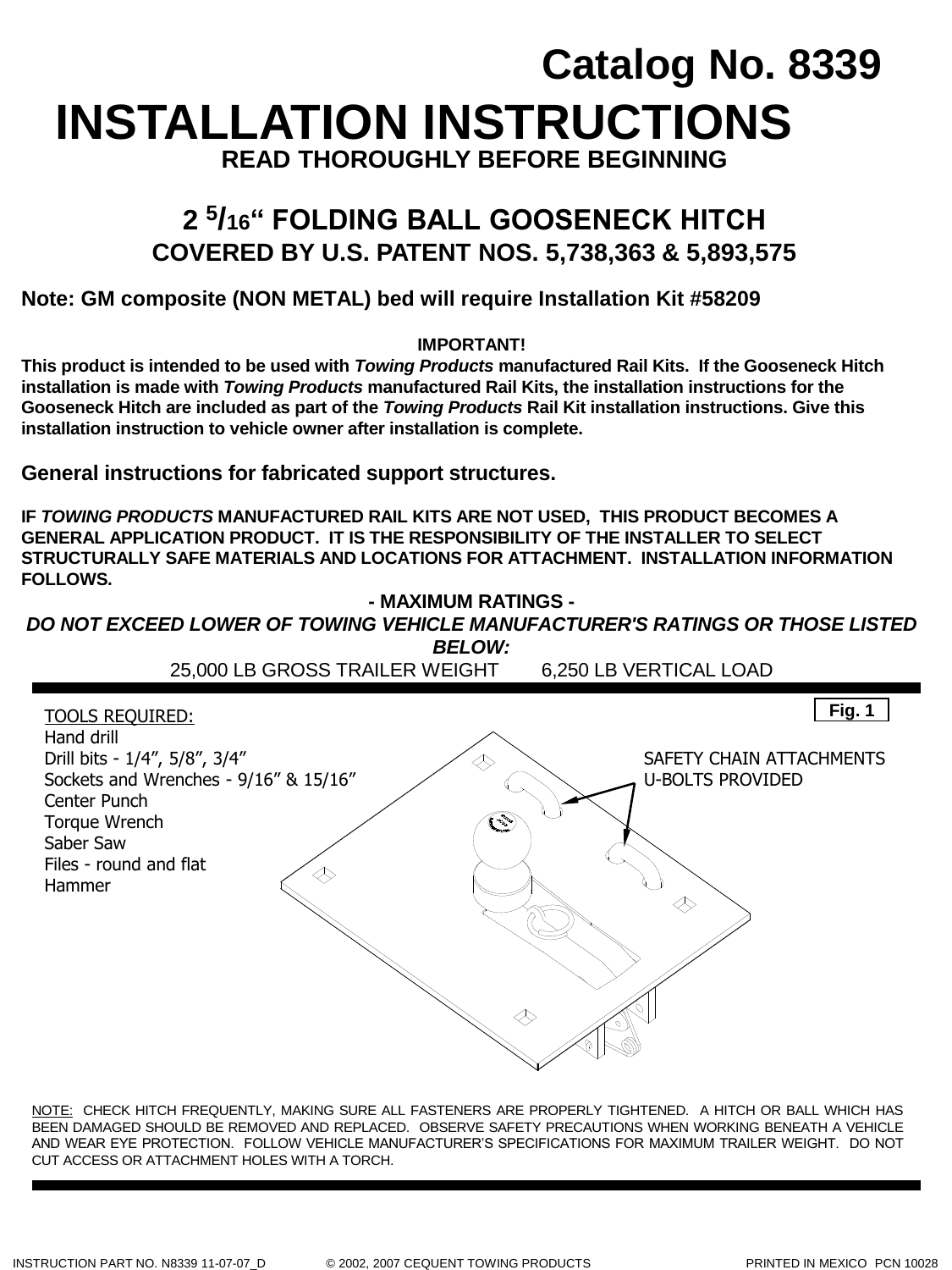### **PARTS LIST: PART BAG CONTENTS**

| ◈<br>$\bullet$<br>⊝<br>⊝<br>◈<br>$\bullet$<br>۰<br>◈ |          |
|------------------------------------------------------|----------|
| <b>BALL ASSEMBLY</b>                                 | PART BAG |





### INSTRUCTION SHEET

### **INSTALLATION INSTRUCTIONS: Note: GM composite (NON METAL) bed will require Installation Kit #58209**

- 1. The following guidelines must be followed before installation begins:
	- -The hitch ball must be located along the truck's fore/aft centerline.
	- -The hitch ball centerline must be located above and forward of the rear axle of the truck.
	- -Adequate clearance must be provided between the gooseneck trailer and the rear of the vehicle so that the gooseneck trailer does not contact any part of the truck during turning.
	- -Adequate clearance must be provided between the forward corners of the gooseneck trailer and the cab of the truck.
	- -Determine that the ball position and under vehicle supports do not interfere with any vehicle crossmembers, brake lines, electrical wiring, cables, fuel lines or vents.
- 2. With hitch ball center marked on the truck, lay template in the bed of the truck. Make sure that the template is oriented properly per notes on the template. If truck is equipped with a bed liner a  $14.5'' \times 12''$  section of the bed liner must be cut out so that the gooseneck platform can contact the metal truck bed corrugations.
- 3. Center punch the holes that will be used to cut out the truck bed.
- 4. Drill 1/4" pilot holes (size will depend on the width of blade in saber saw).
- 5. Cut out truck bed. File the edges as needed.
- 6. Install platform into opening.
- 7. Use the installed platform as a guide to drill 5/8" diameter holes through the truck bed and/or under vehicle supports for the carriage bolts and drill 3/4" diameter holes for U-bolts.

**Before drilling, make sure the platform is oriented square to the truck centerline and does not interfere with any vehicle crossmembers, brake lines, electrical wiring, cables, fuel lines or vents.**

- 8. Before installing 5/8" carriage bolts through the platform, shims (not provided) must be placed between the platform and the bed and between the under vehicle structure and the bottom of the bed. These shims are necessary to prevent the truck bed corrugations from collapsing when the carriage bolts are tightened. See Fig. 2.
- 9. Install 5/8" x 2.50" Grade 5 carriage bolts through the platform, shims and under vehicle supports. Secure with lock washers and nuts. Torque nuts to 150 LB-FT.
- 10. Install the (2) U-bolts through the platform. From under the truck install large flat washer over the U-bolt followed by a spring, another large flat washer and secure with a thin 5/8" jam nut. Repeat for the other legs of the U-bolts. The 5/8" jam nuts are to be tightened until 3 threads are visible past the bottom of the nut.

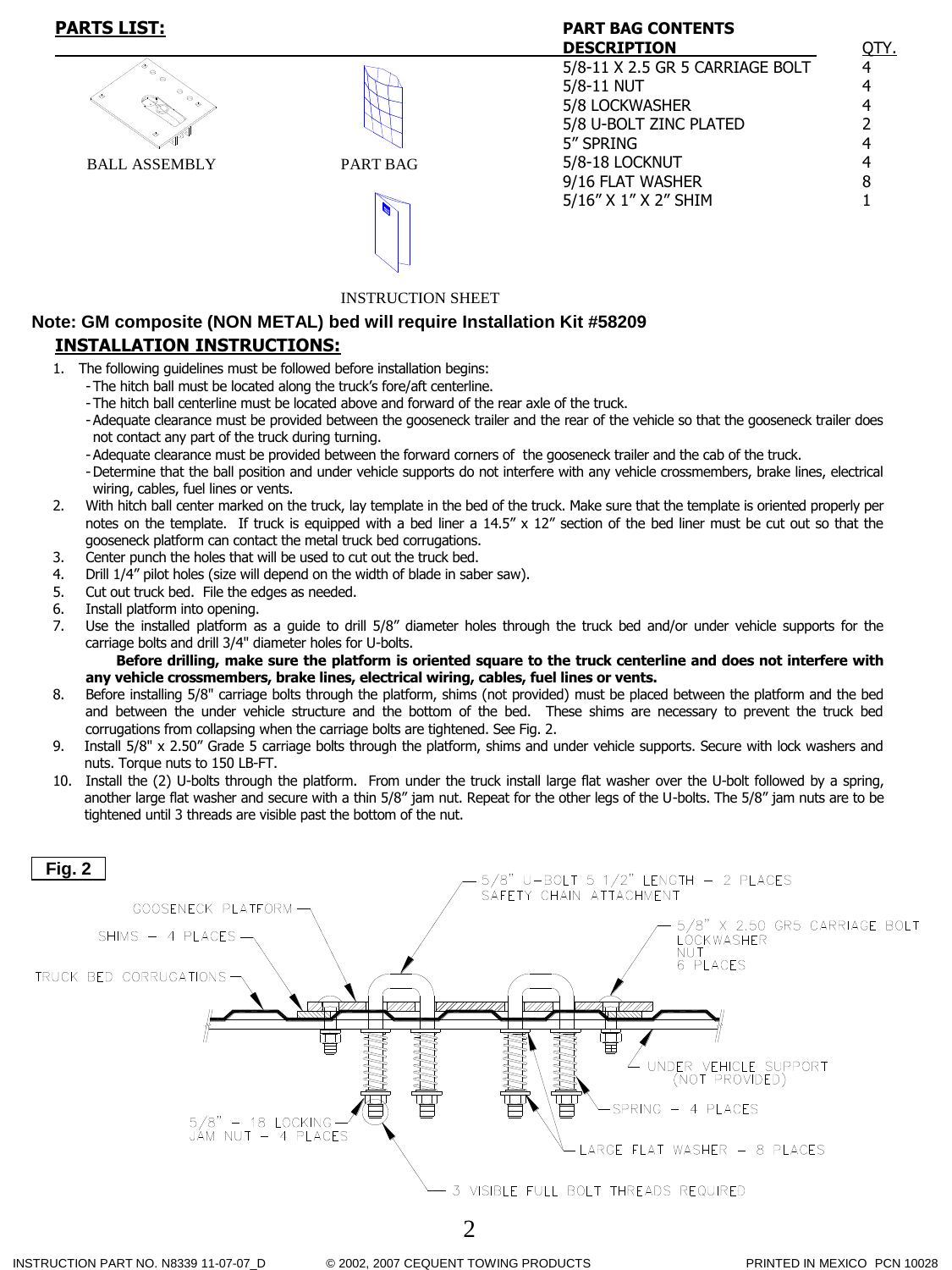### **OPTIONAL LAYOUT METHOD USING DIMENSIONS**

### **CAUTION BEFORE DRILLING, CUTTING, OR SAWING CHECK BELOW BED TO ENSURE FUEL LINES, BRAKE LINES, WIRES, ETC. WILL NOT BE DAMAGED.**



### **CAUTION BEFORE DRILLING, CUTTING, OR SAWING CHECK BELOW BED TO ENSURE FUEL LINES, BRAKE LINES, WIRES, ETC. WILL NOT BE DAMAGED.**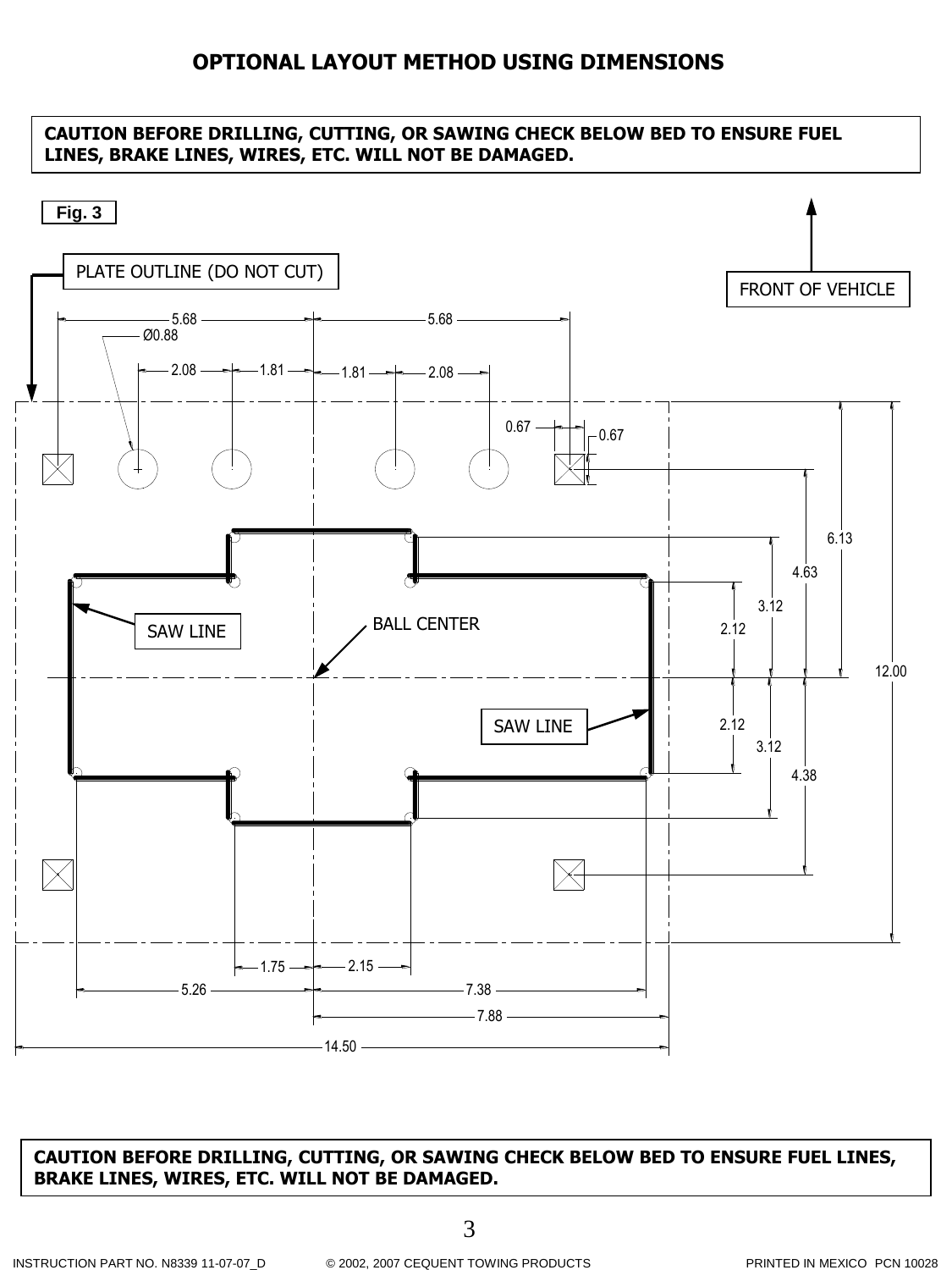### **FOLDING BALL GOOSENECK OPERATION**

The ball assembly offers several features with the user in mind.

-Easily accessible lift ring (Fig. B.)

- -Two spring loaded safety chain mounts. (Fig. E.)
- -Easily accessible grease zerk (Fig. A.)

-Ball detent lock backup to provide double coverage in preventing ball cover from opening unintentionally.

-Spring loaded folding mechanisms to assist actuation and prevent rattle.

-Chrome plated decorative ball.

### **TO RAISE BALL IN UPRIGHT POSITION**

1. Grasp lift ring and raise cover until the spring holds the cover open. Grasp ball and rock it to its vertical position. See figures A-D.

2. Lower lift ring and cover such that it locks ball in upright position. See figure E.

3. Lift spring loaded safety chain U-bolts to attach safety chain.

To lower ball into horizontal position, repeat steps 1 then 2.

### **AFTER SYSTEM INSTALLATION AND BEFORE TOWING**

Connect trailer to the tow vehicle following coupler manufacturer's operating instructions.

The coupler must be adjusted to provide about 6" of clearance between the bottom of the trailer nose and the top of the pickup bed sides.

Slowly back the trailer to a jackknifed position to the tow vehicle while checking to see there is adequate clearance between the gooseneck trailer and the rear of the vehicle. Also check to see there is adequate clearance between the forward corners of the gooseneck trailer and the cab of the truck. Slowly jackknife the truck and trailer in the opposite direction and check the clearances to the end of the truck and the cab.

### **FOLDING BALL GOSSENECK HITCH MAINTENANCE**

-Keep ball envelope and pivoting mechanism free from dirt and debris. -Lube ball cover pivot monthly with light weight oil or equivalent. -Grease ball pivot at grease zerk monthly (See figure A) -Lube ball detent regularly with light weight oil. Keep free from dirt and debris.

-Retorque all hardware monthly.